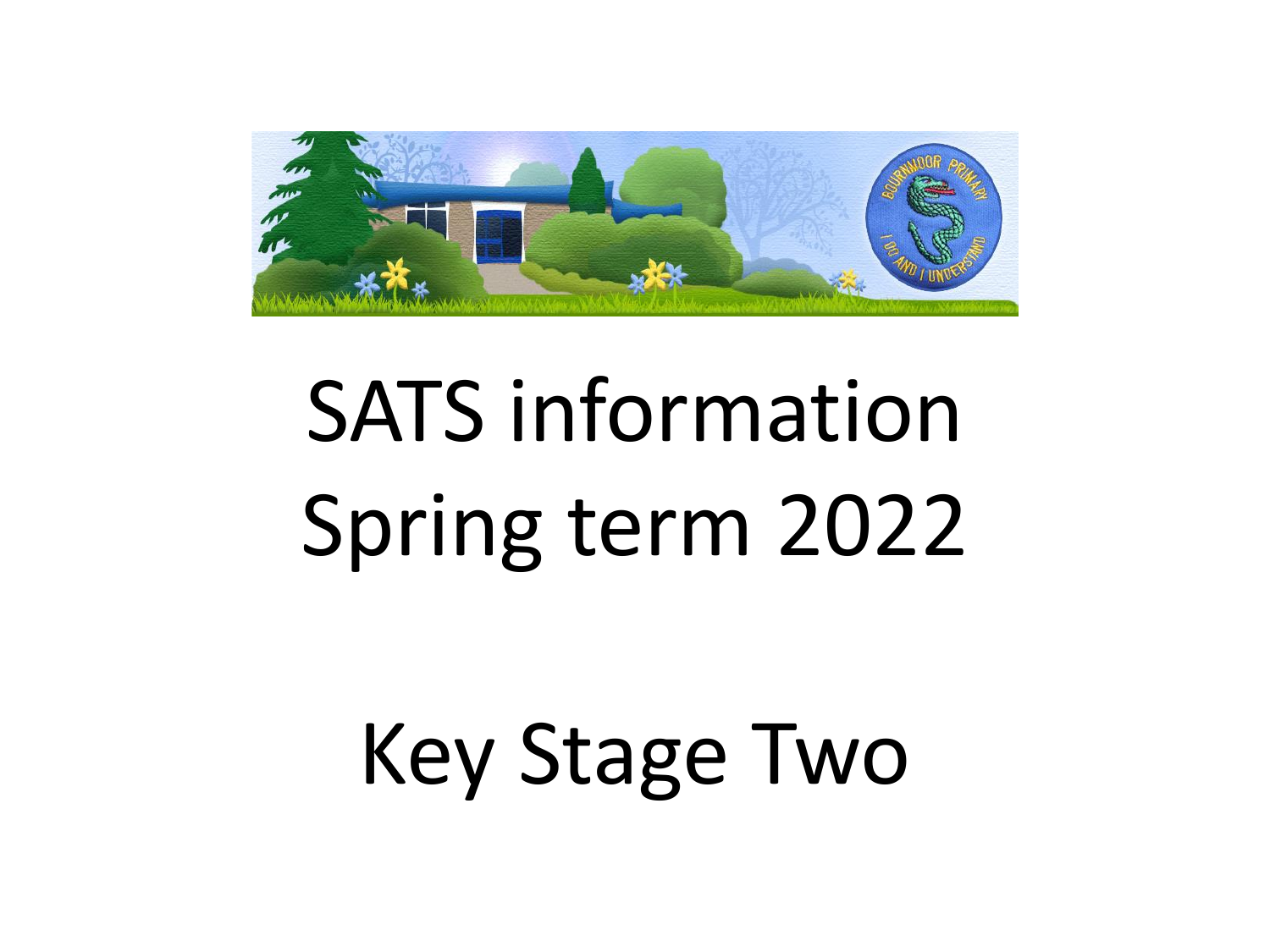

#### **What are SATs?**

They are a series of tests to allow pupils the opportunity to demonstrate the skills and knowledge they have gained during Key Stage Two.

#### **The tests are as follows:**

- Mathematics
- Spelling, Punctuation and Grammar
- Reading

There is no formal test for writing as it is assessed throughout the year.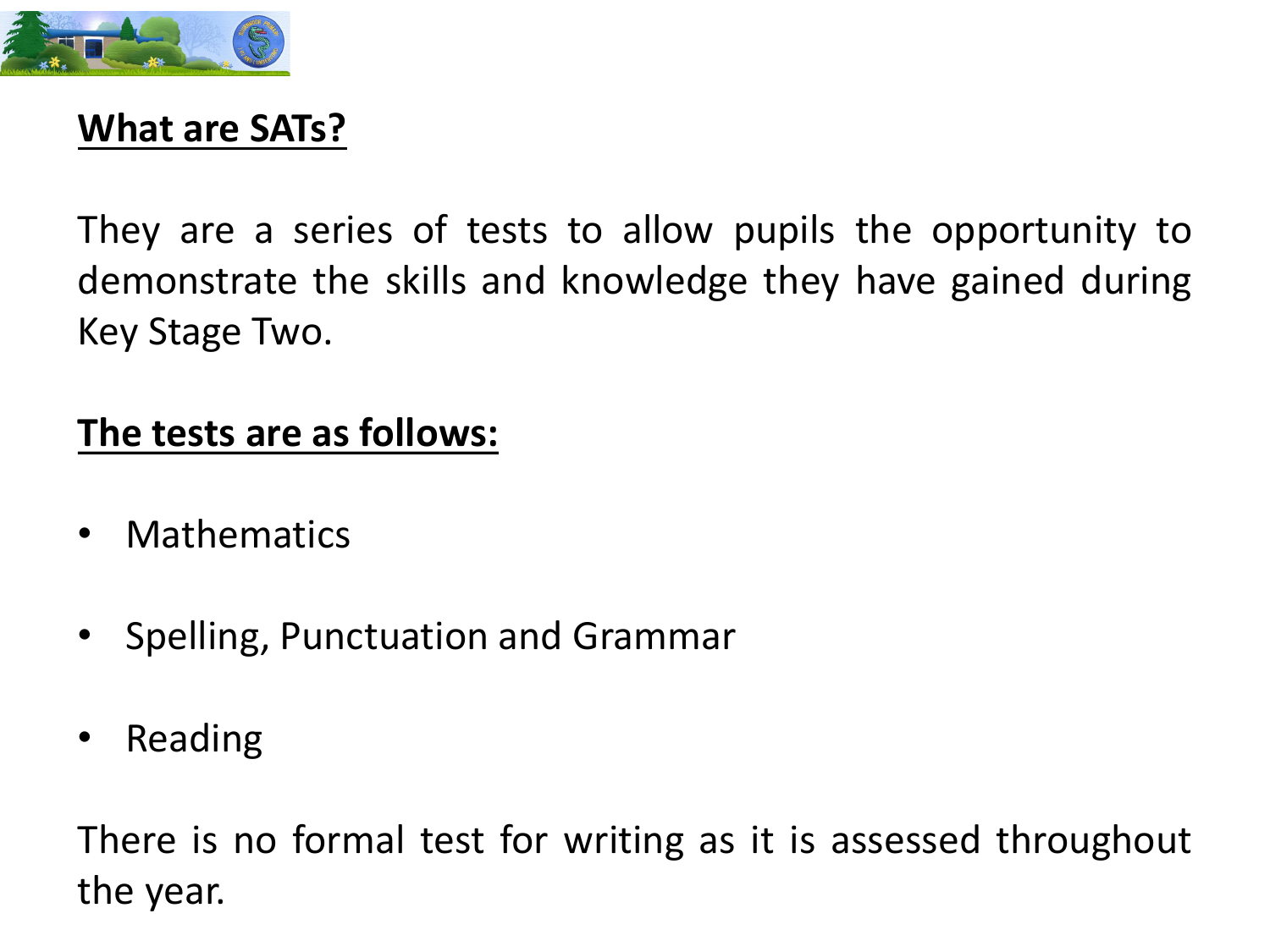

### **When are the tests?**

#### Monday 9th May

English Spelling, Punctuation and Grammar Paper 1: Grammar and Punctuation test (45 mins) Paper 2: Spelling (20 mins approx.)

Tuesday 10th May English Reading test (60 mins)

Wednesday 11th May Mathematics Paper 1: Arithmetic (30 mins) Mathematics Paper 2: Reasoning (40 mins)

Thursday 12th May Mathematics Paper 3: Reasoning (40 mins)

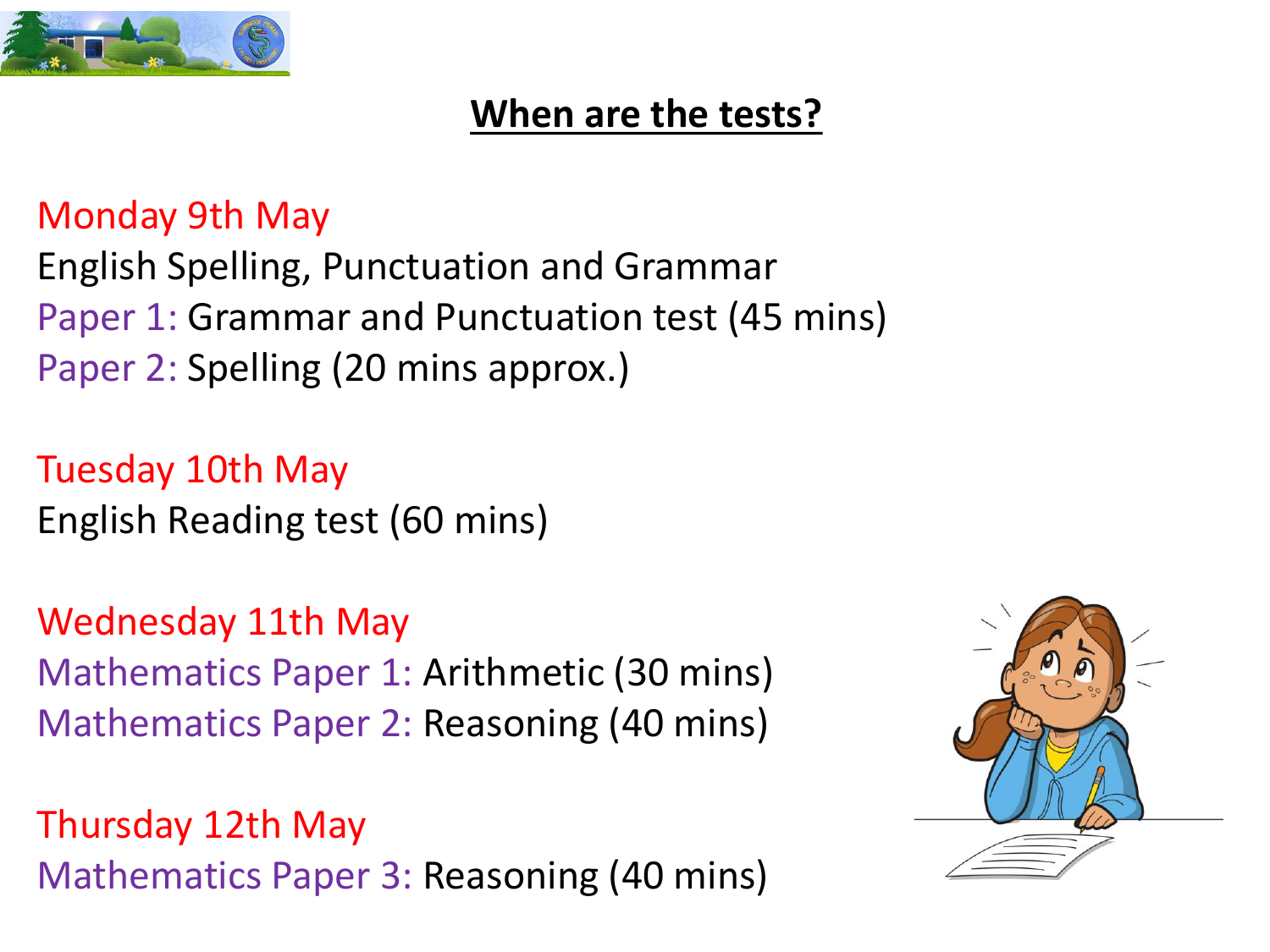

#### **Tests and Scores**

•Each child takes the same tests as there are no level 6 test papers.

•If a pupil achieves a scaled score of 100 or above, then they have passed the test and are working at the 'expected' standard for Year 6.

•A score of 110 or more is working at 'greater depth'.

Scaled scores:

This "expected standard" mark of 100 changes year to year dependent on the difficulty of the test. It is worked out on a conversion table, here is an example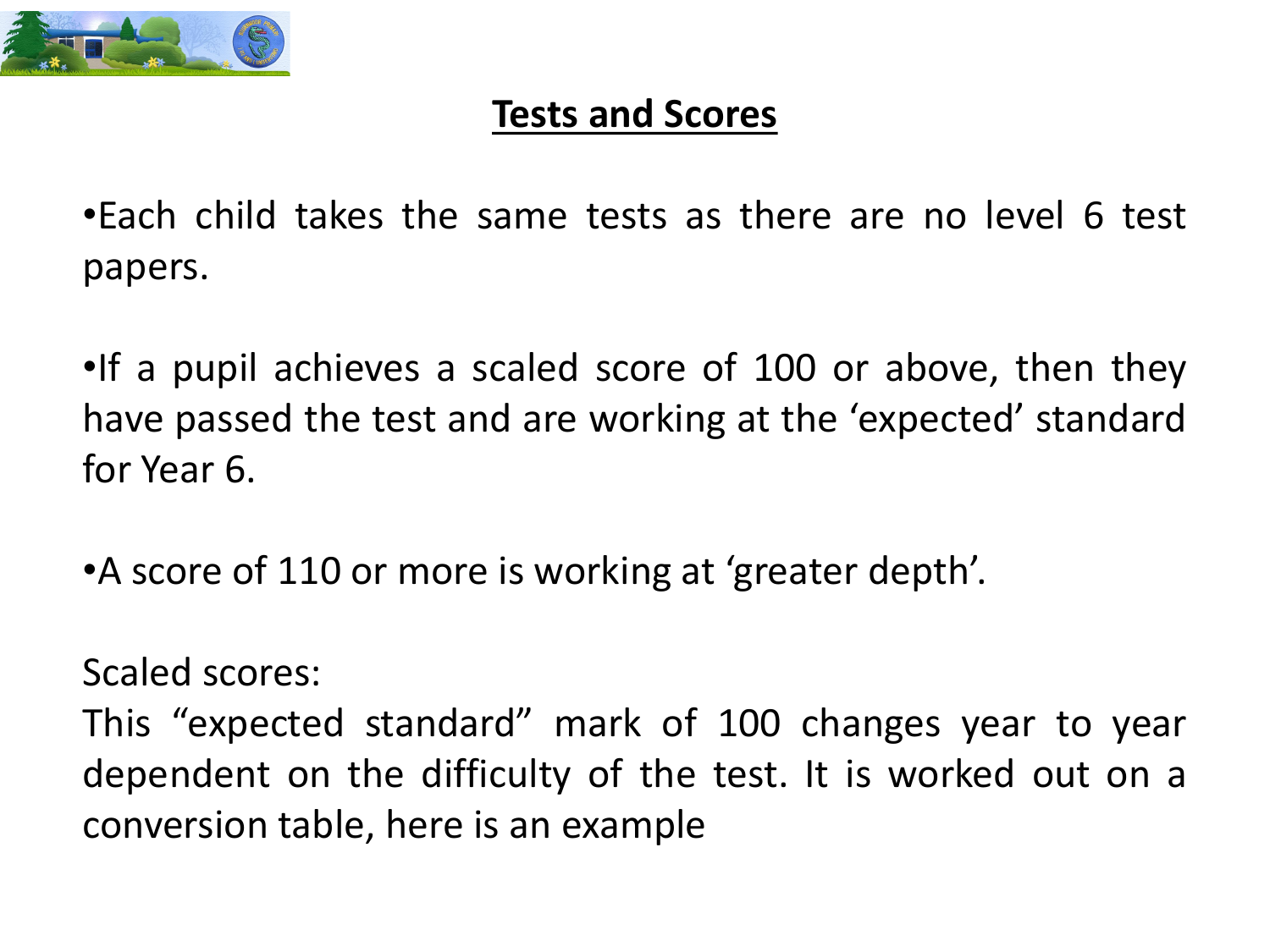

#### **Scaled scores**

This "expected standard" mark of 100 changes year to year dependent on the difficulty of the test. It is worked out on a conversion table, here is an example:

| English grammar,<br><u>punctuation and spelling</u><br><b>Beneviction</b><br><b>Scaled</b> |                        |  |  |  |
|--------------------------------------------------------------------------------------------|------------------------|--|--|--|
| <b>Raw score</b>                                                                           | <b>score</b>           |  |  |  |
| 0                                                                                          |                        |  |  |  |
| 1                                                                                          | No scaled<br>score (N) |  |  |  |
| 2                                                                                          |                        |  |  |  |
| 3                                                                                          | 80                     |  |  |  |
| 4                                                                                          | 80                     |  |  |  |
| 5                                                                                          | 80                     |  |  |  |
| 6                                                                                          | 81                     |  |  |  |
| 7                                                                                          | 82                     |  |  |  |
| 8                                                                                          | 83                     |  |  |  |
| 9                                                                                          | 84                     |  |  |  |
| 10                                                                                         | 84                     |  |  |  |
| 11                                                                                         | 85                     |  |  |  |
| 12                                                                                         | 86                     |  |  |  |
| 13                                                                                         | 87                     |  |  |  |
| 14                                                                                         | 87                     |  |  |  |
| 15                                                                                         | 88                     |  |  |  |
| 16                                                                                         | 88                     |  |  |  |
| 17                                                                                         | 89                     |  |  |  |
| 18                                                                                         | 90                     |  |  |  |
| 19                                                                                         | 90                     |  |  |  |
| 20                                                                                         | 91                     |  |  |  |
| 21                                                                                         | 91                     |  |  |  |
| 22                                                                                         | 92                     |  |  |  |
| 23                                                                                         | 92                     |  |  |  |

| English grammar,<br>unctuation and spelling |               |  | English grammar,<br>punctuation and spellin |               |
|---------------------------------------------|---------------|--|---------------------------------------------|---------------|
|                                             | <b>Scaled</b> |  |                                             | <b>Scaled</b> |
| Raw score                                   | score         |  | <b>Raw score</b>                            | score         |
| 24                                          | 93            |  | 48                                          | 105           |
| 25                                          | 93            |  | 49                                          | 106           |
| 26                                          | 94            |  | 50                                          | 106           |
| 27                                          | 94            |  | 51                                          | 107           |
| 28                                          | 95            |  | 52                                          | 107           |
| 29                                          | 95            |  | 53                                          | 108           |
| 30                                          | 96            |  | 54                                          | 109           |
| 31                                          | 96            |  | 55                                          | 109           |
| 32                                          | 97            |  | 56                                          | 110           |
| 33                                          | 97            |  | 57                                          | 111           |
| 34                                          | 98            |  | 59                                          | 111           |
| 35                                          | 98            |  | 59                                          | 112           |
| 36                                          | 99            |  | 60                                          | 113           |
| 37                                          | 99            |  | 61                                          | 114           |
| 38                                          | 100           |  | 62                                          | 115           |
| 39                                          | 100           |  | 63                                          | 116           |
| 40                                          | 101           |  | 64                                          | 117           |
| 41                                          | 101           |  | 65                                          | 118           |
| 42                                          | 102           |  | 66                                          | 120           |
| 43                                          | 102           |  | 67                                          | 120           |
| 44                                          | 103           |  | 68                                          | 120           |
| 45                                          | 103           |  | 69                                          | 120           |
| 46                                          | 104           |  | 70                                          | 120           |
| 47                                          | 104           |  |                                             |               |
|                                             |               |  |                                             |               |

Here you can see that the raw score (marks from the test) of 38/70 would give the child a scaled score of 100 (meeting the expected standard)

A raw score of 56/70 would give a scaled score of 110 (greater depth)

- Maths paper 1, paper 2 and paper 3 scores are added together to give a total raw score.
- Spellings and gps are added together to give a total raw score.
- Reading gives its own raw score.

Each raw score is converted individually and a scaled score for each subject is given.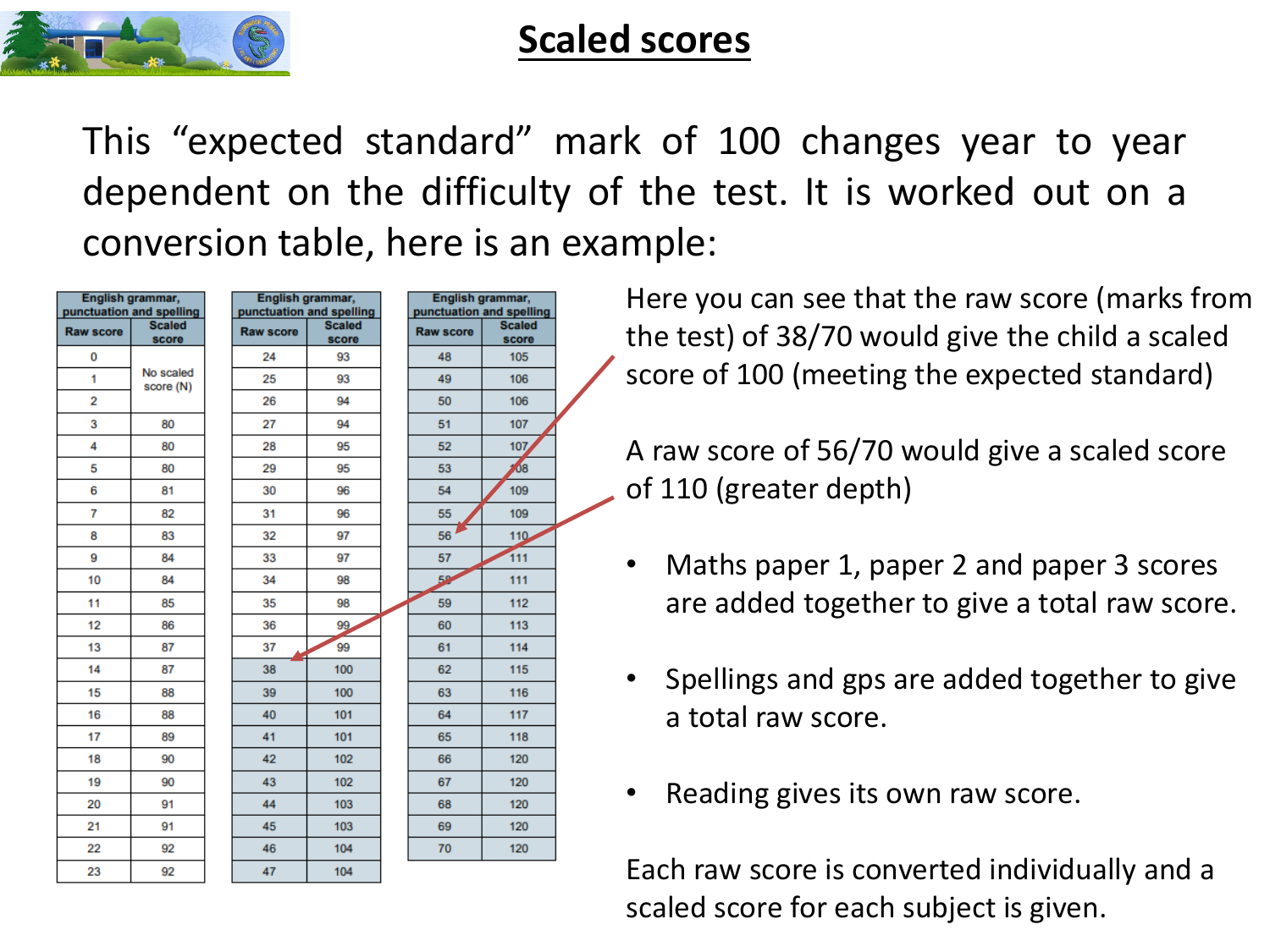

# **GPS and Reading**



The Reading Test is 60 minutes long which includes the reading time.

A range of texts will be included in the tests i.e. poetry, fiction and non-fiction.

The challenge here is time management, the test becomes more challenging as the children progress through, therefore we work a great deal on test technique.

The Grammar Punctuation and Spelling Test is completed in two separate tests: spelling (approx 20 minutes) and questions (45 minutes).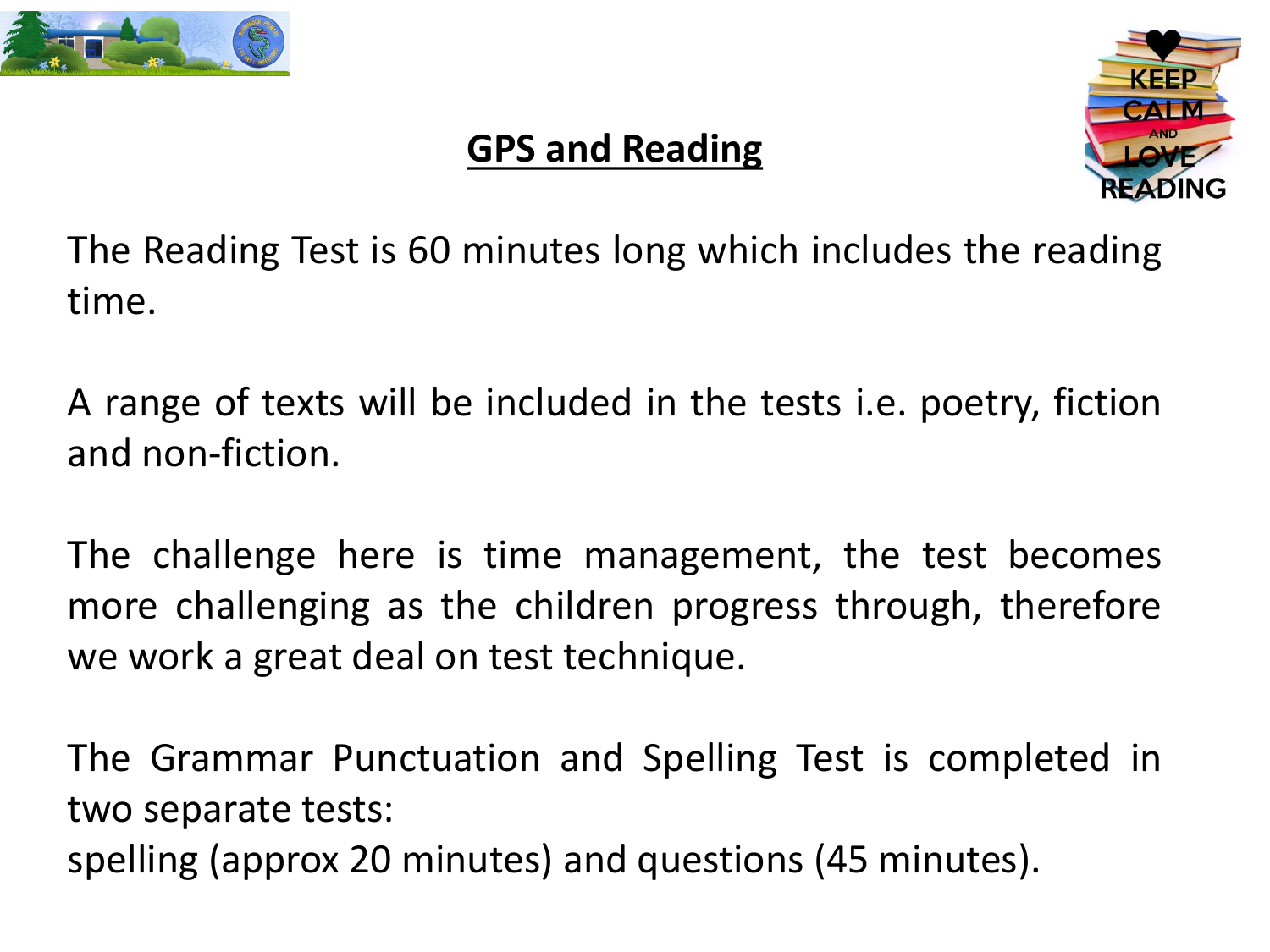

#### **Mathematics - Mental Arithmetic**

This is a 30 minute test with approximately 36 questions to answer. This includes 4, 2 mark questions which are typically based on long multiplication and long division.

There is a focus on the four operations  $(+ - X \div)$ 

This include operations with fractions, whole numbers and negative numbers.

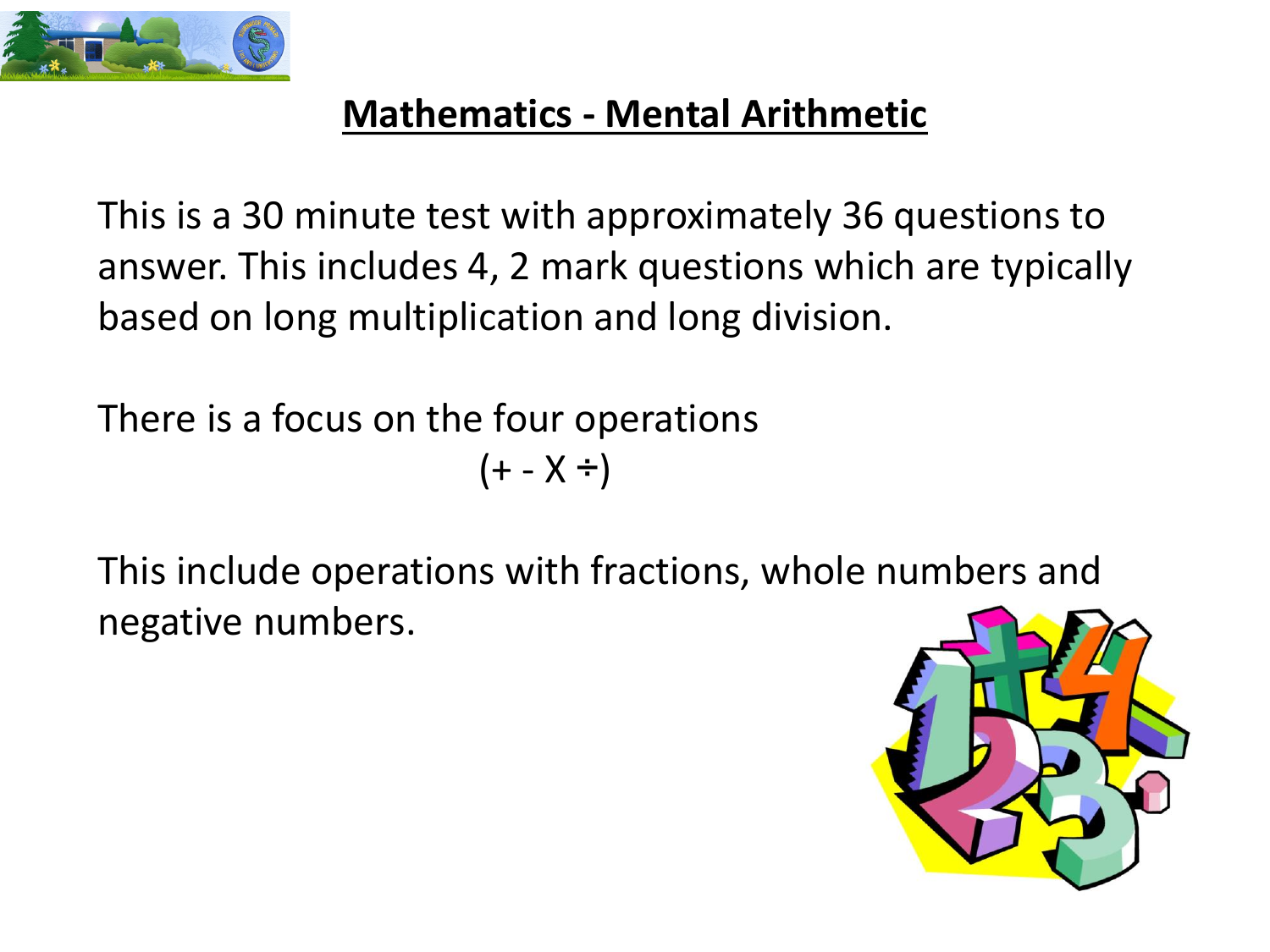

#### **Mathematics - Reasoning**

There are two 40 minute tests.

They incorporate various elements of maths.

Pupils choose the method that is best for them.

Questions range from 1,2 and 3 marks and children are awarded marks for showing working out in the space provided.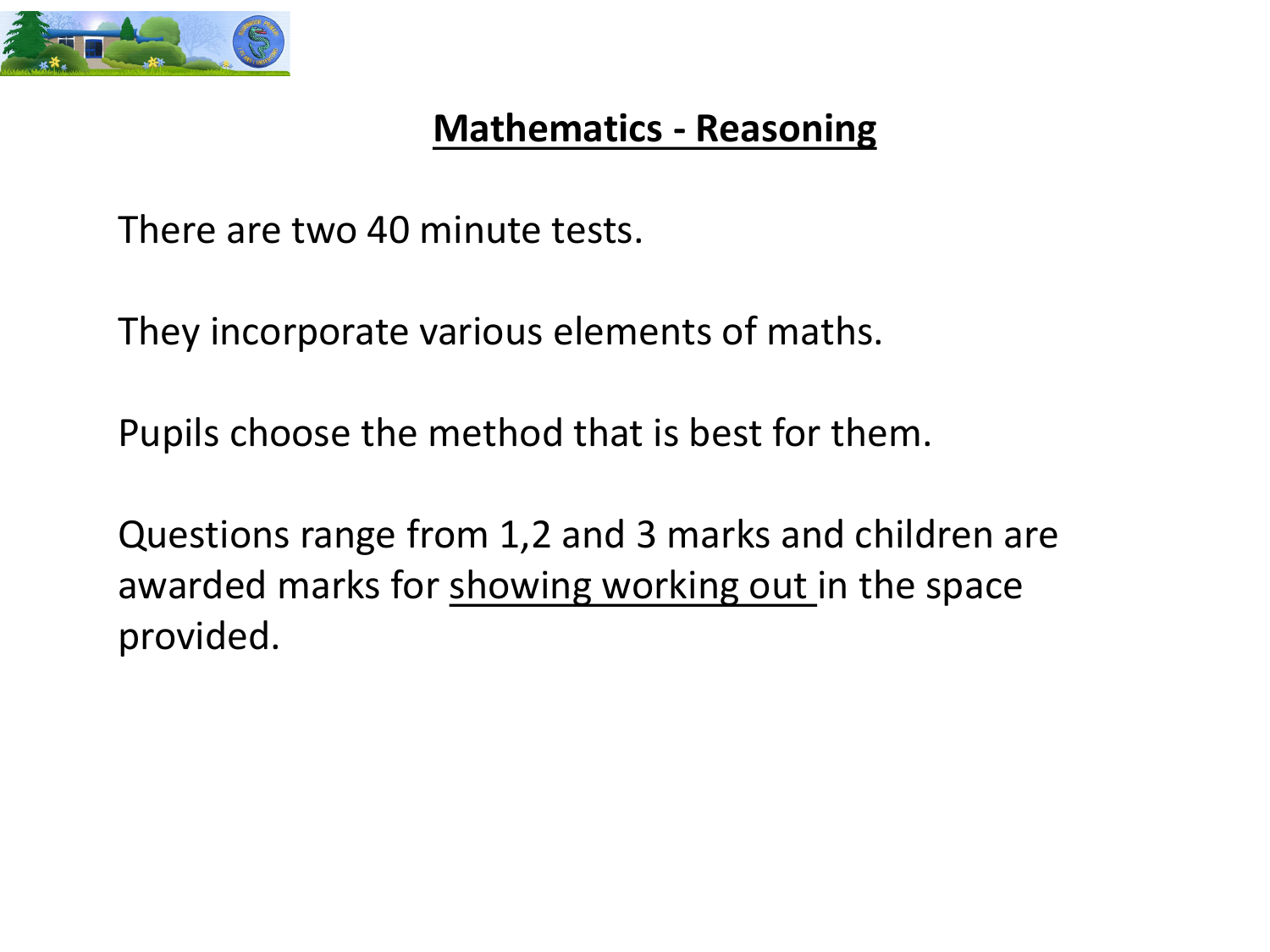

## **Support from School**

- SATs club after school (this will continue until the week of SATs)
- Regular test practise
- Daily question practise
- Revision guides (CGP homework books)
- Extra *Mathletics and Times Table Rockstar* sessions
- Extra *spag.com* and maths.co.uk sessions
- Lunch time booster sessions for Spelling and Maths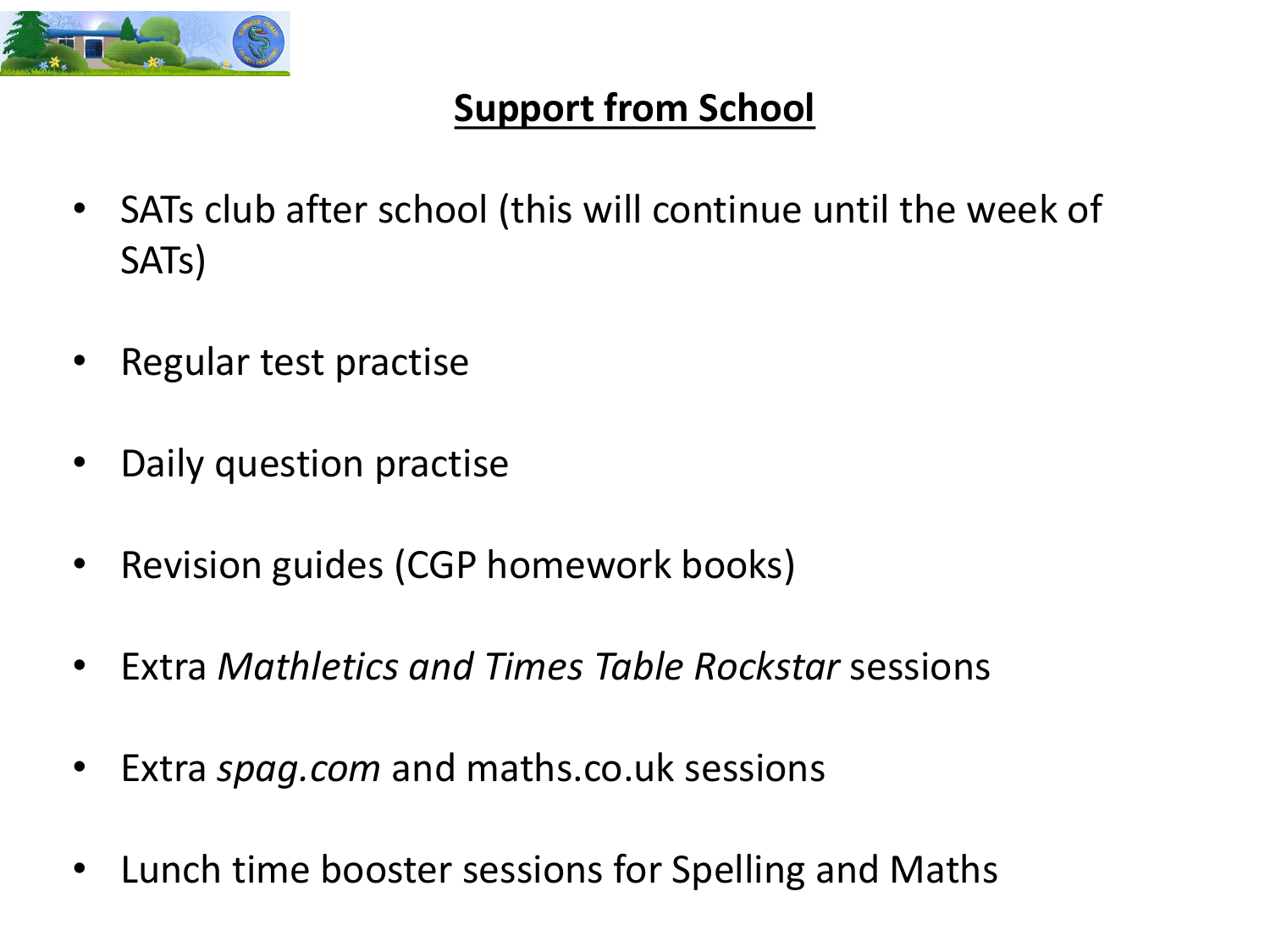

#### **Ideas for Home....**

- Complete the revision guides.
- Times tables rapid recall.
- Encourage your child to simplify answers when calculating with fractions.
- Continue to read with/encourage your child to read as much as possible. Asking questions about the text to check recall, retrieval and inference skills is a great way to improve comprehension skills.
- Encourage your child to complete all the homework tasks.